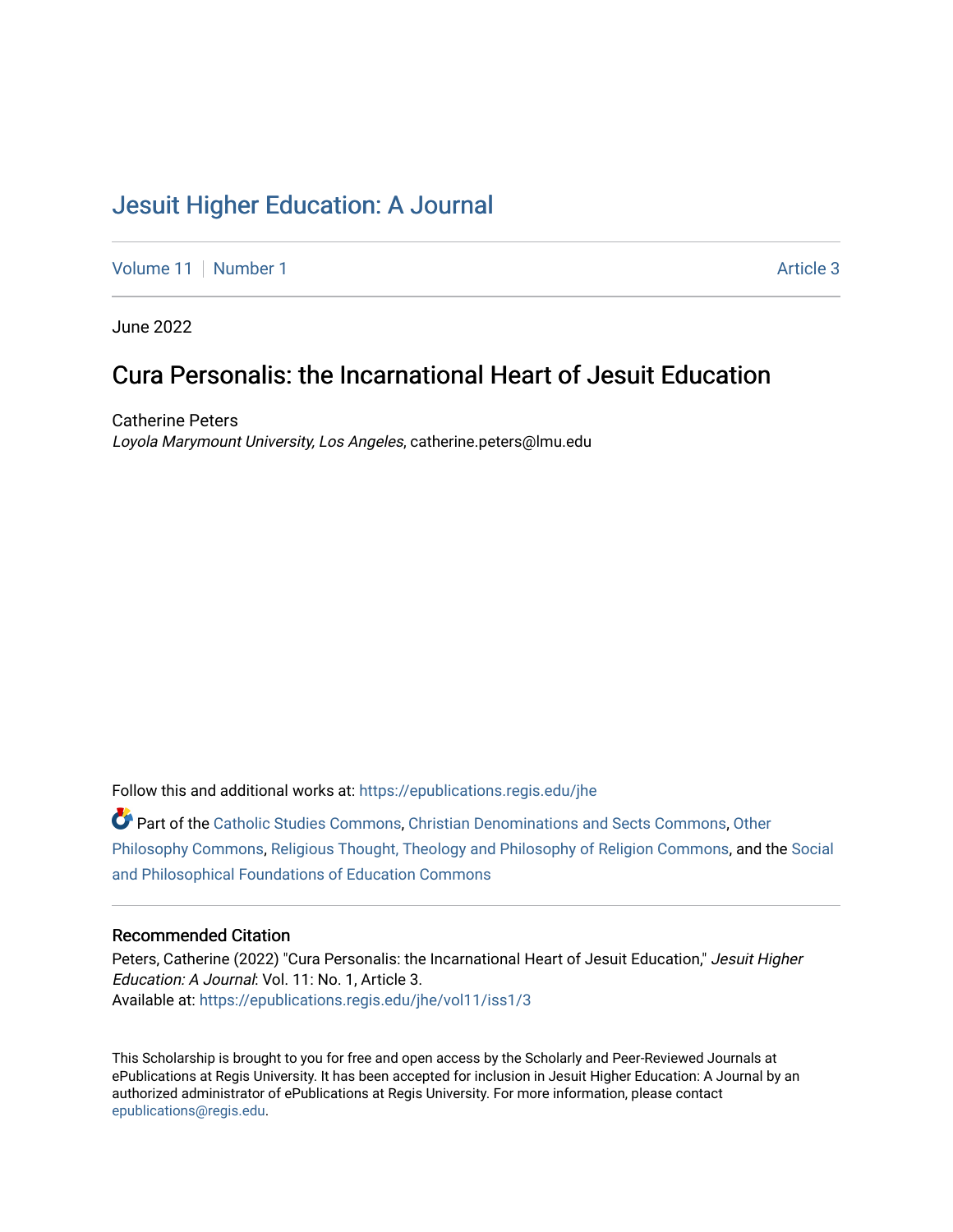Peters: *Cura Personalis*

## **Cura Personalis: The Incarnational Heart of Jesuit Education**

Catherine Peters Assistant Professor of Philosophy Loyola Marymount University *Catherine.Peters@lmu.edu*

#### **Abstract**

*Cura personalis* is one of the distinctive characteristics of Jesuit education, but the precise meaning of this phrase can sometimes be difficult to discern. Often translated as "care or education of the whole person," the expansiveness of its formulations can lead to an overlooking of what should be central: the care of a person in their full personhood *and* a reminder of the person's ultimate end. To understand *cura personalis*  in a way that retains its distinctive character, I propose a return to Ignatius of Loyola himself, focusing especially on the importance of the Incarnation*.* I maintain that the Incarnation is indispensable for understanding *cura personalis* and that it indicates certain practical applications*.* 

One of the hallmarks of Jesuit education is *cura personalis.* Often translated as "care or education of the whole person," the precise meaning of this phrase can sometimes be difficult to discern. "What does this mean?" asks one Jesuit institution. They answer:

It means that the university is committed not just to your academic achievement, but also your mental and physical health, your spiritual growth, and your development as a citizen of the world. All of our faculty, staff, coaches and other representatives you meet will consider you as a *whole person*, which we believe fosters a healthy and vibrant university community.<sup>1</sup>

Another university reminds their students that "[y]ou're more than a mind. You're an individual with unique talents, dreams, and passions" and explains that the "long-held Jesuit tradition of *cura personalis* means a profound care and responsibility for one another, attentive to each person's circumstances and concerns and gifts."<sup>2</sup> Another university understands the education of the whole person to be "a simultaneous process of information, formation, and transformation."<sup>3</sup> Yet another maintains that "[t]his Latin term means 'care for the individual person' and describes respect for the dignity of each person as a child of God. It leads to the teacher involving the student in the process of learning and expressing personal

care for each individual" which "translates to learning through contact, not just concepts: firsthand experience, service-learning, outreach."<sup>4</sup> *Cura personalis,* of course, is not limited to Jesuit universities. As one high school reminds us, this care is "common to all Jesuit educational institutions." It is, indeed, an essential feature of the Jesuit approach not only to education but to their ministry itself.<sup>5</sup>

While I do not wish to suggest that the holistic developments of the person as just described are mistaken*,* one might reasonably ask how such views are distinctively Jesuit.<sup>6</sup> The concern, for example, "to foster your moral, emotional and spiritual growth" and "take our responsibility for your well-being and safety very seriously" is surely not unique to Jesuit institutions, let alone Catholic ones.<sup>7</sup> At times, even, *cura personalis* seems to be reduced, in practice, to a concern with resource accessibility.<sup>8</sup> Despite the pervasiveness of *cura personalis*, then, its meaning can be nebulous. Too often, it seems, the various formulations of this characteristic run the risk of diminishing what should be distinctive.<sup>9</sup> Holistic care for the person is surely not limited to Jesuit practices (a similar yet non-religious formulation, for instance, can be found in the "Model Code of Ethics" of the *National Association of State Directors of Teacher Education and Certification*) and so the question remains: how is *cura personalis* distinctive? To understand *cura personalis* in a way that retains its distinctive character, I propose a return to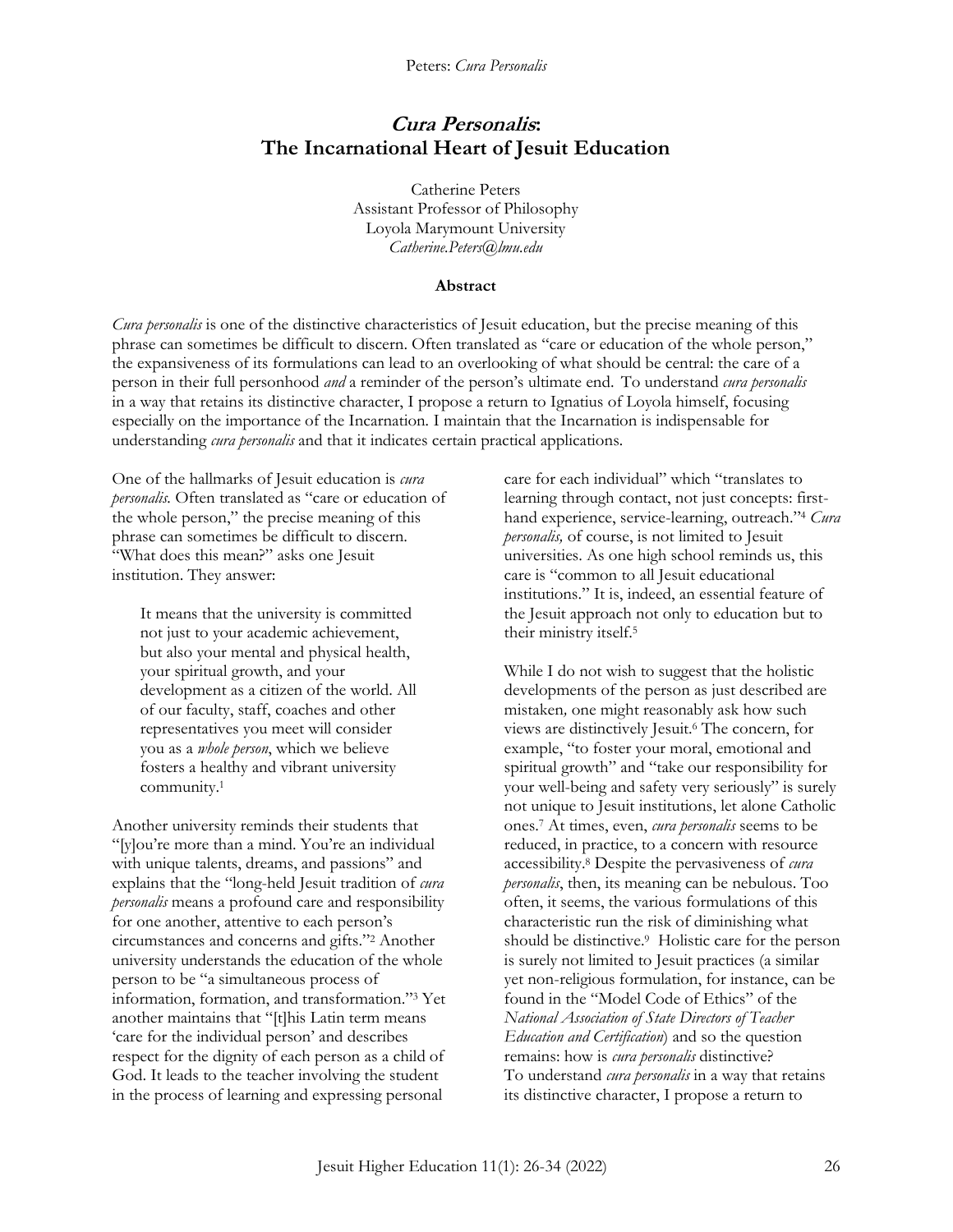Ignatius of Loyola himself, focusing especially on the importance of the Incarnation*.* I maintain that the Incarnation is indispensable for understanding what *cura personalis* ultimately calls us to and that it indicates certain practical applications*,* especially concerning in-person instruction. This return to the Incarnation is not foreign to Jesuit education. In the 1993 document from the Society of Jesus, "Ignatian Pedagogy: A Practical Approach," the authors state that realizing the expansive goal of Jesuit education

requires a full and deeper formation of the human person, an educational process of formation that calls for excellence—a striving to excel, to achieve one's potential—that encompasses the intellectual, the academic, and more. It calls for a human excellence modelled on Christ of the Gospels*, an excellence that reflects the mystery and reality of the Incarnation,* an excellence that reveres the dignity of all people as well as the holiness of all creation.<sup>10</sup>

In the present study, consequently, I propose a *cura personalis* that reflects the mystery and reality of the Incarnation. First, I will consider the meaning of a *cura personalis* informed by the *Spiritual Exercises* of Ignatius.<sup>11</sup> Second, I will investigate the meaning of the Incarnation, focusing on certain aspects of special relevance to Jesuit educational practices. Third, I will consider how Jesuit education and *cura personalis* have the distinctive character of being "incarnational." In this last section, I will offer some practical and eschatological reflections on *cura personalis* as "incarnational education."

## **Cura Personalis**

Some attempt has been made to distill the essential elements of *cura personalis* as embodied in Jesuit institutions. For instance, Barton Geger, S.J. has identified three features:

The first is holistic education that attends to the spiritual and moral dimensions of a person in addition to his or her intellectual development. Second, *cura personalis* denotes an education that is respectful of the unique needs and

identity of each student. Finally, it can signify the duty of administrators and Jesuit superiors to show solicitude for individuals working in their institutions, in contradistinction to *cura apostolica*, which signifies their duty to show solicitude for the good of the institutions as a whole.<sup>12</sup>

Despite this delineation, Geger admits that "[i]f we seek a precise meaning to *cura personalis*, no single definition can be claimed definitive."<sup>13</sup> The first explicit formulation of *cura personalis* is credited to Wladimir Ledóchowski, the twentysixth Jesuit Superior General.<sup>14</sup> In 1934 he issued a "New Instruction" to Jesuits in the United States concerning the characteristics of Jesuit education. Ledóchowski issued this letter "in the hope that it will initiate a new era, as it were, of fruitful activity in the field of Jesuit education in the United States, and, among other things, supply that central direction for which many of Ours have been asking so earnestly."<sup>15</sup> Though these instructions were given to guide the formation of members of the Society of Jesus, one can discern in this document some general characteristics of Jesuit education. In this document, he reminded us that the end of Jesuit education is "to bring students to closer knowledge and love of God."<sup>16</sup> To this end, he identified four elements of Jesuit education: a grounding in religious instruction, training in scholastic philosophy, a method of teaching that concerns not only erudition but the whole person, and *cura personalis*. While having different foci, these elements are intended to be taken in tandem with one another. *Cura personalis* is thus situated within a religious and academic context but insists that instructors be solicitous about the whole person. Formulations of *cura personalis*, though, often seem to conflate these last two elements, such that *cura personalis* is identical with care of the whole person.

Ledóchowski's reminder that instructors be solicitous of the whole person is consonant with Ignatius' own insistence that care of the person must consider the personal experience and character of the individual. But, to guard against a mistaken subjectivity, Ignatius also insisted that "[m]an is created to praise, reverence, and serve God our Lord, and by this means to save his soul."<sup>17</sup> This quotation serves, in part, as the "First Principle and Foundation" of his *Spiritual Exercises.*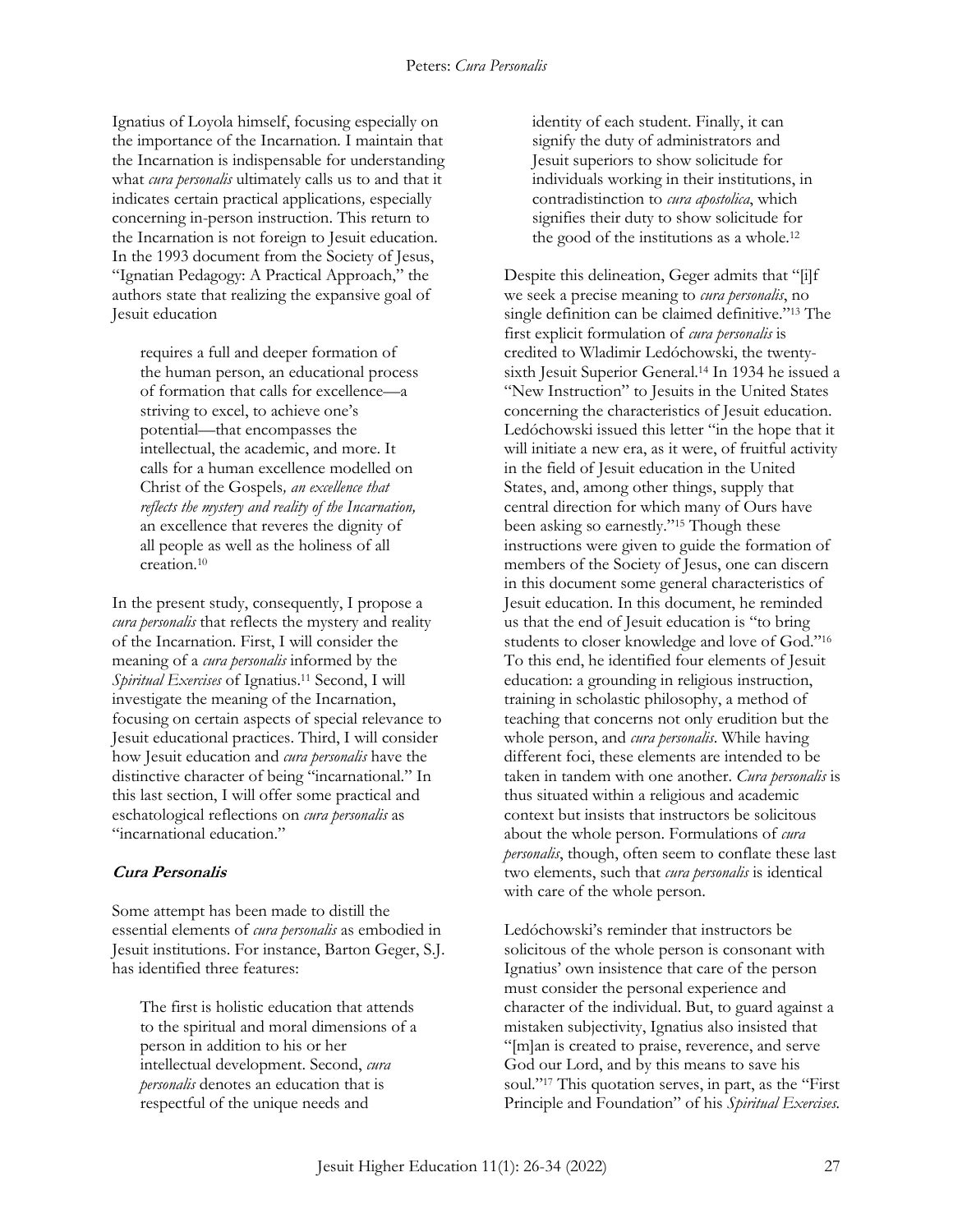For Ignatius, "the end" for which "we are created" is not determined by the individual, even though it will be pursued in personal, individual ways. So, one can pursue this end as a single person or as a married person, in a profession, from within a home, or in one of the many and various manifestations of human life which are far too numerous to list here. But the *end* which unites all of these endeavors is, ultimately, transcendent. In determining which actions we should take, Ignatius insists, "[o]ur one desire and choice should be what is more conducive to the end for which we are created."<sup>18</sup> This awareness of our end is central to Ignatian spirituality which is, itself, the heart of the Jesuit tradition. It is Ignatius' insight into our end which, I propose, should inform our understanding of *cura personalis*. The end of the person is ultimately divine: we are created, as human, for union with God.<sup>19</sup>

Though, as we have seen, Geger maintained that there is no one single definition of *cura personalis,* he nonetheless offered guidance for determining what can and cannot be attributed to *cura personalis:*  "We must ask whether the application in question runs counter to other Jesuit themes, to Catholic Christian convictions in general, or to common sense."<sup>20</sup> The mystery of the Incarnation is one of the most important convictions of Catholic Christianity and is central to Jesuit spirituality. Consequently, I maintain, it can and must inform our understanding of *cura personalis* if this care is to remain distinctive.

#### **The Incarnation**

The *Catechism of the Catholic Church* teaches that "Belief in the true Incarnation of the Son of God is the distinctive sign of Christian faith" and that the Incarnation is "the mystery of the wonderful union of the divine and human natures in the one person of the Word."<sup>21</sup> In his 2016 exhortation, *Amoris laetitae,* Pope Francis, the first Jesuit pope, emphasized the importance and uniqueness of the Incarnation: "The incarnation of the Word in a human family, in Nazareth, by its very newness changed the history of the world." <sup>22</sup> As he continued, it is in the Incarnation that Christ "assumes human love, purifies it and brings it to fulfilment." <sup>23</sup> A contemporary concordance of Ignatian spirituality also affirms the importance of this teaching and relates it to the *Spiritual Exercises*:

The Incarnation—belief that God in the person of Jesus "became flesh and pitched his tent among us"—is the central tenet of Christianity. That puts the Incarnation at the heart of Ignatian spirituality as well. Ignatius wanted people to understand the redemptive love that God has for each of us through the person of Jesus. The goal of the Spiritual Exercises is to help us encounter the living, breathing Jesus; become his friend; and live in his company. Ignatius believed that God is found in the real and the material as well as the spiritual—indeed, we find God in all things. As we deepen our friendship with God, we become contemplatives in action, who embody Christ and make the Word flesh in our daily toil all for the greater glory of God (*ad majorem Dei gloriam*).<sup>24</sup>

In considering the Incarnation in the present study, I will follow Ignatius' counsel to rely on "positive and scholastic learning" because the scholastics (among whom he mentions Thomas Aquinas), are suited to "define or explain for our times the things necessary for eternal salvation; and to combat and explain better all errors and all fallacies."<sup>25</sup> The nature of the Incarnation itself is inexhaustible, so for present purposes I will focus on two aspects of this mystery which offer special guidance for *cura personalis:* namely, the "fittingness" and "necessity" of the Incarnation.

*The Fittingness of the Incarnation.* For Thomas Aquinas (and, of course, Ignatius) the end of human life is union with God. It is in this union that one reaches the state of beatitude. While Thomas grants that there might have been other methods for God to offer this union to humankind, he argues that "the Incarnation of God was the most efficacious assistance to man in his striving for beatitude."<sup>26</sup> Because of the efficacy of the Incarnation, Thomas maintains, it is fitting that God became man. Thomas focuses on two central reasons for the *fittingness* of the Incarnation: first, on account of human learning; second, on account of the nature of God. Let us consider each in turn.

First, while there is a sense in which all creatures are called to union with God, there is a unique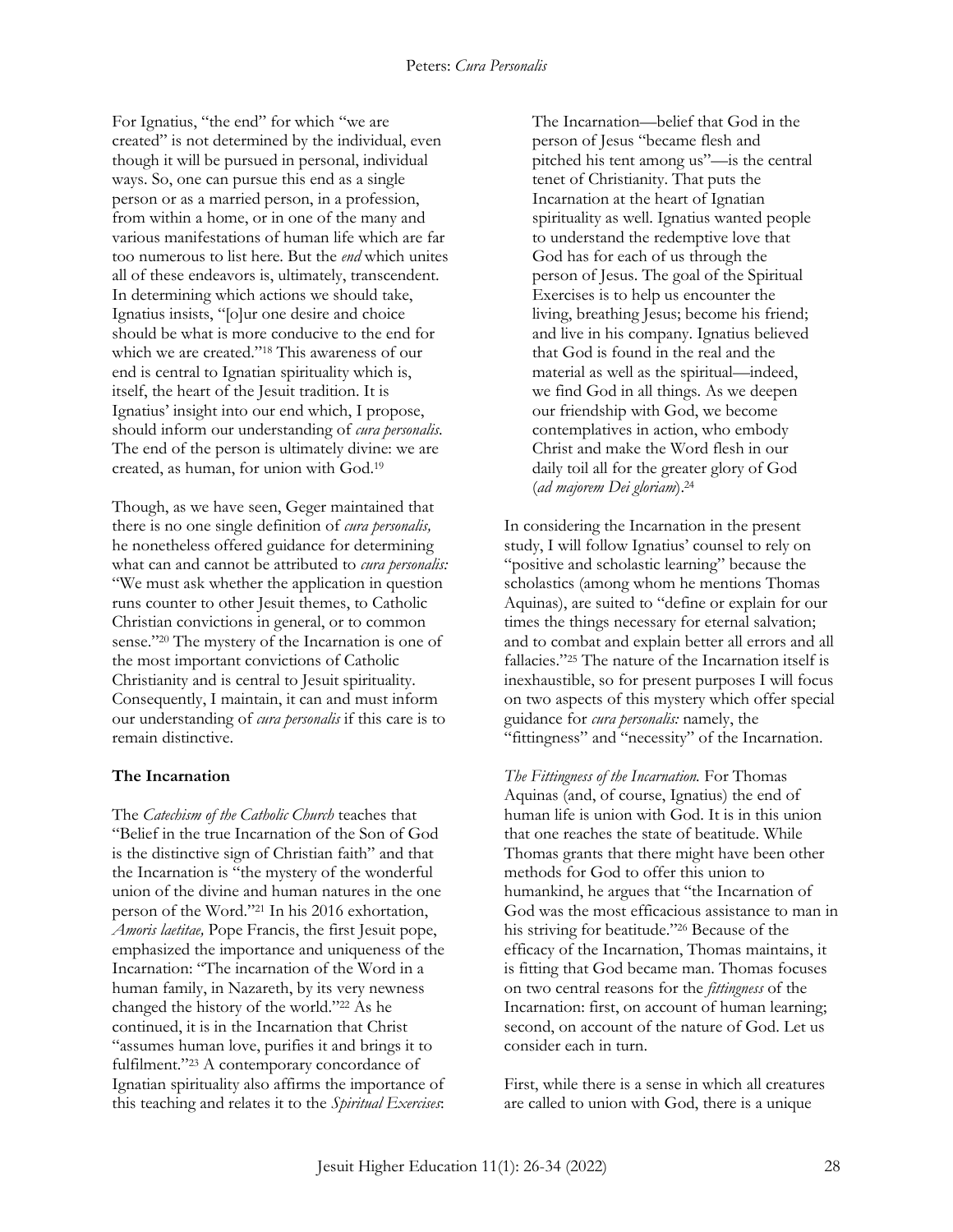character to human beatitude. Namely, that human beings are called to union with God in a way that includes our rationality. God, therefore, became man in order to instruct human beings to their end. As Thomas explains, humans, "to achieve perfect certitude about the truth of faith, had to be instructed by God Himself made man, that man might in the human fashion grasp the divine instruction."<sup>27</sup> Given the nature of human beings and human learning, then, Thomas concludes that the Incarnation was fitting.

Second, and closely connected to this point, is Thomas' understanding of the nature of God. As he explains elsewhere,

To each thing, that is befitting which belongs to it by reason of its very nature; thus, to reason befits man, since this belongs to him because he is of a rational nature. But the very nature of God is goodness… Hence, what belongs to the essence of goodness befits God. But it belongs to the essence of goodness to communicate itself to others… Hence it belongs to the essence of the highest good to communicate itself in the highest manner to the creature, and this is brought about chiefly by "His so joining created nature to Himself that one Person is made up of these three—the Word, a soul and flesh," as Augustine says (*De Trin*. xiii). Hence it is manifest that it was fitting that God should become incarnate.<sup>28</sup>

Because God is goodness, and goodness is communicative (that is, it does not remain isolated but instead extends outwards), God wished to communicate in the highest way possible to creatures. Therefore, God becoming man allows God, in goodness, to communicate with His creatures. One thus sees Thomas drawing a connection between the essential goodness of God and the human mode of learning: God, in goodness, speaks to humans as humans.

*The Necessity of the Incarnation.* Never forgetting that God is free (that is, God did not *need* to do anything, let alone assume human nature), Thomas took care to address the supposed "necessity" of the Incarnation. He began by

identifying two different ways that the means towards an end may be necessary: "First, when the end cannot be without it; as food is necessary for the preservation of human life. Secondly, when the end is attained better and more appropriately, as a horse is necessary for a journey."<sup>29</sup> According to the first way, Thomas maintained that the Incarnation is not necessary because God could have achieved human salvation through other means. Yet, according to the second way, the Incarnation was necessary inasmuch as "there was not a more fitting way of healing our misery."<sup>30</sup> Thomas' reasoning for this kind of "necessity" depends on the nature of human beings. Given that we are rational, physical, embodied beings, the restoration of our nature is most fittingly and most efficaciously brought about by a being who is, Himself, incarnate. So, while God *might* have chosen another means of salvation, the most effective way of restoring human nature was through human nature. In other words, through the Incarnation.

Thus, there is a way in which the *fittingness* and *necessity* of the Incarnation go hand-in-hand. It is *fitting*, inasmuch as God wishes to save humankind, that God became man. It was also *necessary* insofar as God-made-man allowed human beings to come to knowledge of God and thereby to attain beatitude. The Incarnation, thus conceived, allows insight into the nature and end of the person. The human being is called, in his or her full humanity, to union with God. The Incarnation is the means by which God offers a bridge over the chasm between God and creatures such that we, as humans, can regain Divine union.

As we have already seen above, greater knowledge and love of God is the heart of Ignatian spirituality and, consequently, must figure in Jesuit education. Now that we have considered, briefly, the meaning of the Incarnation, I would like to suggest two ways that this could inform our understanding of *cura personalis* both practically and eschatologically.

#### **Incarnational Education**

Recall, first, that the Incarnation was fitting, among other reasons, because of the nature of human learning. Thomas insists that humans are, essentially, composites of body and soul and that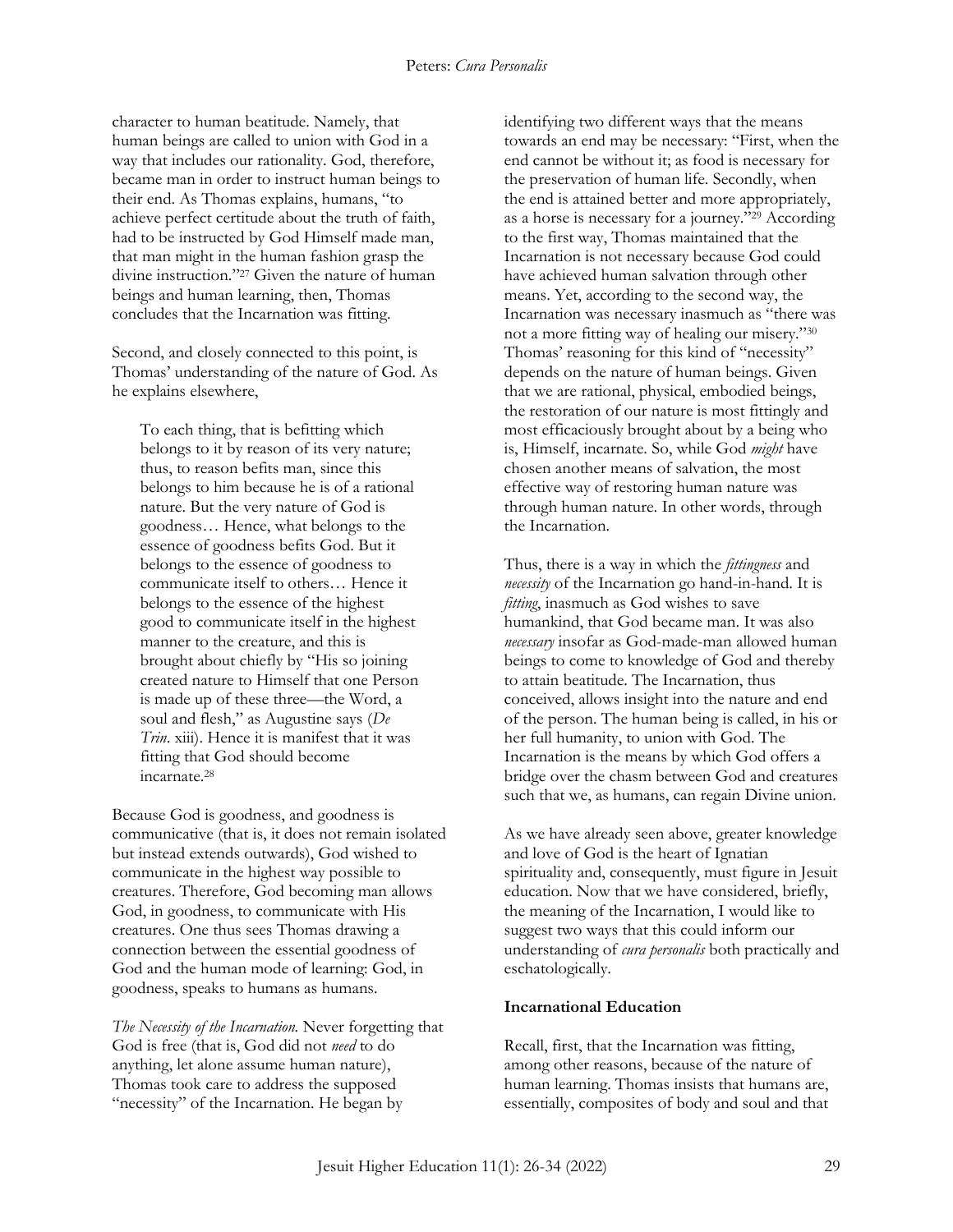this composition informs the way we learn.<sup>31</sup> This is not, of course, to suggest that intellection is a corporeal act. But Thomas maintains that humans are *not* constituted only by their intellect and even suggests that sensible knowledge is "in a way the material cause" of intellectual knowledge.<sup>32</sup> For Thomas, in other words, we are not just minds. We rely on our experiences as corporeal, sensible, beings to come to intellectual knowledge. Taking this view of human beings into account, I suggest that in-person, embodied education is a practical implication of the incarnational *cura personalis.* It is in embodied teaching that we, as professors, can communicate the Truth of our discipline to our students in a way appropriate to human nature.

There are, it seems, at least two clear advantages of embodied teaching: first, in-person instruction allows us to communicate with students in an inclusive and holistic manner. In other words, we are able, as whole persons, to instruct not only through our words but our actions as well. Being physically in the presence of our students allows us to communicate as whole beings. Second, inperson instruction allows us to come to know our students better. By "better," I mean that in-person interactions allow us to come to know our students as whole persons. *Cura personalis* as an attempt to treat students not only as minds but as physical, social, spiritual, whole persons is surely strengthened, for instance, when informed by the non-verbal communication that takes place within classrooms. We are, by nature, embodied beings and our embodiment influences how we learn. The incarnational *cura personalis* strives for educating and caring for the whole person. Embodiment, I suggest, is a critical component to this care.

Despite the importance of embodied instruction, one might at this point object—especially in light of the recent pandemic—that such instruction, while preferable, is not always possible. I do not mean to say that in-person instruction is "necessary" in the sense of "the end cannot be without it" (the most recent academic year has surely taught us that it is possible to educate remotely), nor do I deny the physical well-being of our students as an important element of *cura personalis*. There are circumstances, indeed, in which the well-being of the whole person requires the suspension of embodied instruction (such as

during pandemics, to say nothing of natural disasters or war). As such times, however, it is paramount that we consider how we can still communicate with students as whole persons, the best that we are able, despite these disruptions.

In my practice of *cura personalis* during the COVID-19 pandemic, for instance, I prioritized individual online meetings. I was struck by how often one of my students, coming ostensibly for help on coursework, shared the challenges that he or she was facing: physical, mental, spiritual, or social. These various difficulties, of course, at times manifested in my class (students missing assignments, skipping class, not participating, and so forth), but if I had focused only on their *academic* performance it would have been impossible to grasp the root of these problems. Meeting with students frequently in this way—in one semester alone, more than 120 times—was time-consuming but critical for knowing them as whole persons despite the physical distance of the pandemic.

Nonetheless, while sometimes practically impossible, in-person instruction is "necessary" insofar as embodied education allows the end holistic education of the whole person—to be attained "better and more appropriately." So, while the shift to remote instruction in the face of a novel and contagious virus was prudentially the right decision, deliberations concerning the resumption of in-person instruction must keep the embodied nature of students at the front. The holistic encounter of persons is the foundation of Jesuit education, and so this embodied modality should remain our ideal.<sup>33</sup>

Second, consideration of the Incarnation entails an eschatological element to *cura personalis*. Catholic Christianity maintains that there are "four last things" for every human being: death, judgment, heaven, or hell.<sup>34</sup> Simply put, we hold that, after death, each person is accountable for their actions and choices. If judged good, then one achieves eternal joy through union with God in heaven. If judged evil, then one is condemned to eternal separation from God in hell.

Ignatius himself identified two ways in which these two final alternatives might be experienced, in a way, in this life: "spiritual consolation" and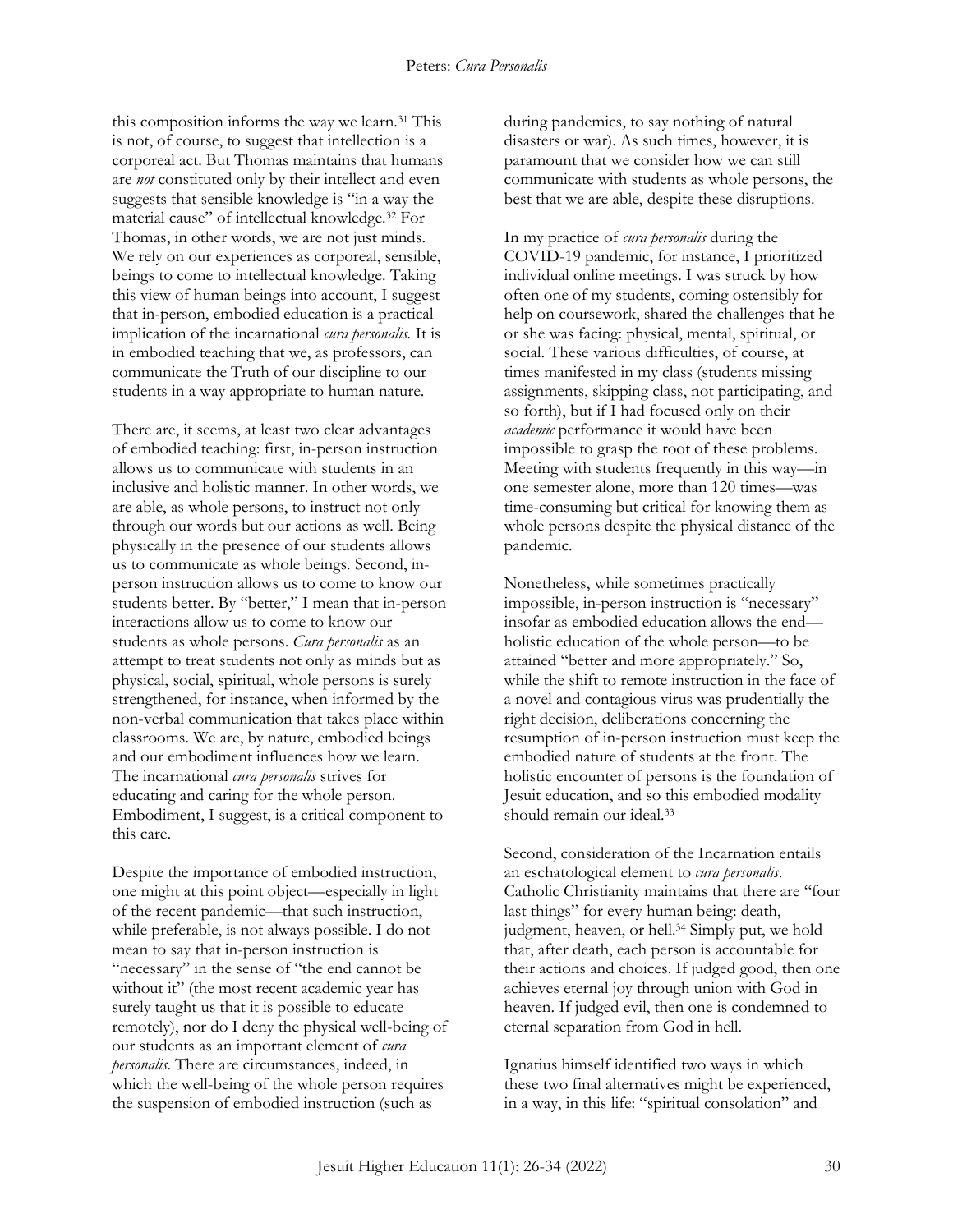"spiritual desolation." As he explains, consolation is "every increase of hope, faith and charity, and all interior joy which calls and attracts to heavenly things and to the salvation of one's soul, quieting it and giving it peace in its Creator and Lord."<sup>35</sup> Consolation, thus understood, allows us to draw closer to heaven and experience it, in a way, in this life. Desolation, conversely, allows us to experience the alternative. As he continues:

I call desolation all the contrary of [consolation], such as darkness of soul, disturbance in it, movement to things low and earthly, the unquiet of different agitations and temptations, moving to want of confidence, without hope, without love, when one finds oneself all lazy, tepid, sad, and as if separated from his Creator and Lord. Because, as consolation is contrary to desolation, in the same way the thoughts which come from consolation are contrary to the thoughts which come from desolation.<sup>36</sup>

These foretastes of final realities allow us, in this life, to prepare for them. Though perhaps, at times, far from the minds of our students, death and final judgement is an unavoidable feature of the human condition. Ignatius himself kept these realities very much in mind and, indeed, depended on them throughout his *Spiritual Exercises.* In his "rules for election" (that is, rules for making good life decisions), for instance, he exhorts us "to consider, as if I were at the point of death, the form and measure which I would then want to have kept in the way of the present election" and even to consider "how I shall find myself on the Day of Judgment, to think how I would then want to have deliberated about the present matter, and to take now the rule which I would then wish to have kept, in order that I may then find myself in entire pleasure and joy."<sup>37</sup>

The person, for Ignatius, does not exist only *here* and *now*. The person is both called *to* and also created *for* something greater: "Man is created to praise, reverence, and serve God our Lord, and by this means to save his soul."<sup>38</sup> One achieves this end, in Ignatius' view, in the ultimate and eternal union with God in heaven. The Incarnation, Christ's restoration of human nature by becoming human, recalls us to this ultimate end. The

Incarnation is not merely the act by which God made man to meet us in our natural state, but also that act which called us to union with God. A *cura personalis* that embraces what the Incarnation teaches us about our own nature, then, must also remind us of the ultimate end to which we are called. Using again Thomas' distinction of the "necessity" of the Incarnation, the second kind of necessity is echoed in Ignatius' invocation to choose, in our actions, "what is more conducive to the end for which we are created."<sup>39</sup> This notion of the end of human beings is notably absent from the formulations of *cura personalis*  referenced at the beginning of this study. Yet the care of the whole person, for Ignatius, *must*  account for the ultimate realities that every person will experience, either good or evil.

In advocating incarnational education, I acknowledge that Jesuit education can and has enhanced the formation of those who do not profess Catholicism, Christianity, or even theism of any sort.<sup>40</sup> The care of the whole person is surely not reserved only for members of a particular ecclesial institution. Ignatian discernment is a journey towards an end and our *cura personalis* must be manifested at all stages and to all travelers. But *cura personalis,* to be authentically Jesuit, cannot content itself *only* with the material or present well-being of the person. It must, eventually, invite the individual to transcendence. For Ignatius, the transcendent element of the person reaches its culmination in divine union. The Incarnation was brought about for the good of human beings in their full humanity and offers assistance to all. This solicitude for all cannot come at the price of ignoring that to which, Ignatius maintains, we are ultimately called: greater knowledge and love of God and, ultimately, eternal union.<sup>41</sup>

The incarnational education I am now suggesting allows us, furthermore, to satisfy the essential elements of *cura personalis* as outlined, above, by Barton Geger. In his delineation, first, we are called to offer a holistic education that encompasses the spiritual and moral dimensions of a person. The Incarnation, by its very nature, concerns our spiritual and moral well-being. Second, incarnational education respects the unique needs and identity of the student inasmuch as it takes their full, embodied, personhood into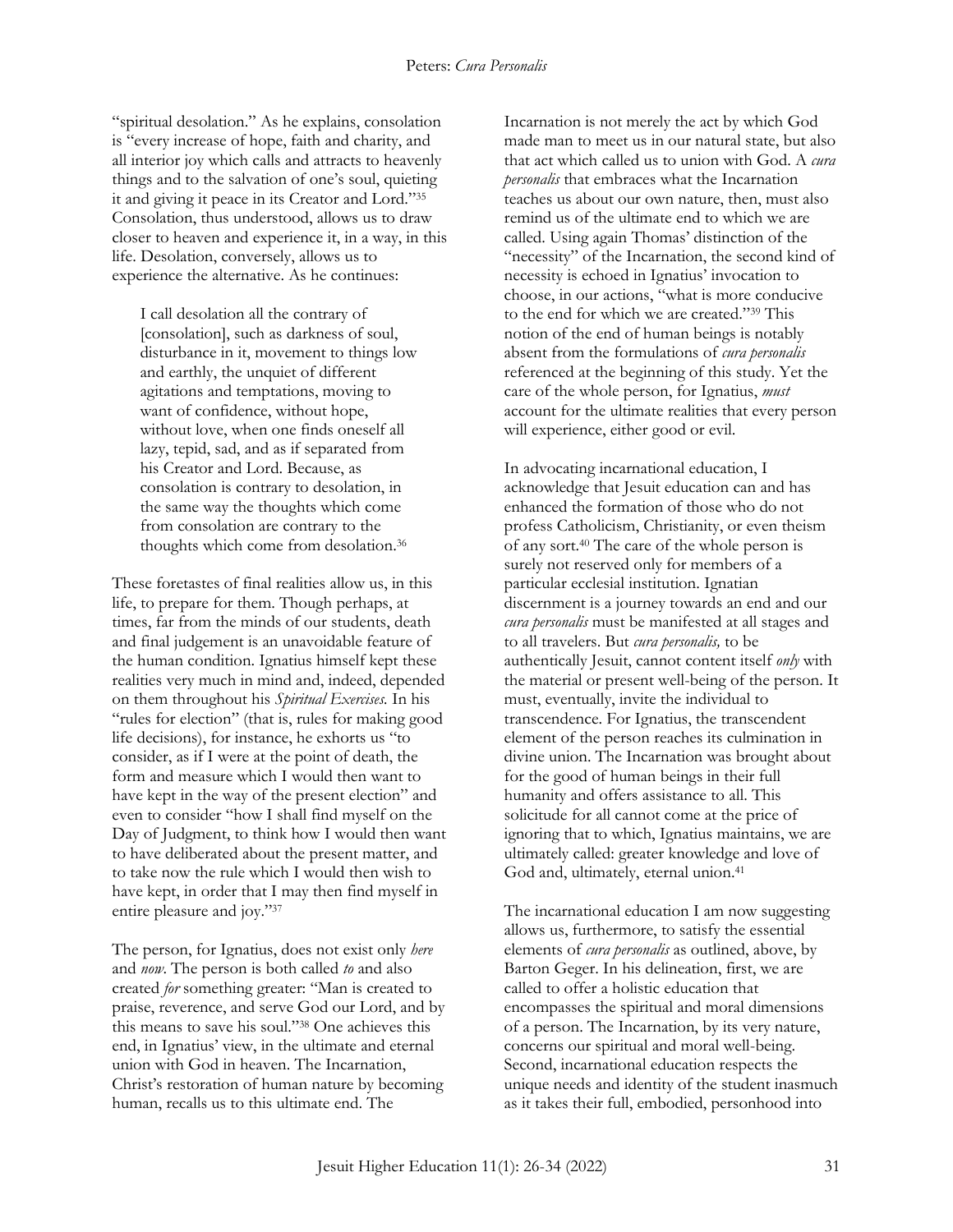account. Third and finally, incarnational educational practices extend outside the classroom insofar as it focuses attention on the personal needs and ends of all those with whom we come into contact.

#### **Conclusion**

*Cura personalis* is one of the distinctive characteristics of Jesuit education, but sometimes the expansiveness of its formulations can lead to an overlooking of what should be central: the care of a person in their full personhood *and* a reminder of the person's ultimate end.As beautifully expressed in "Ignatian Pedagogy: A Practical Approach,"

The worldview of Ignatius is centered on the person of Christ. The reality of the Incarnation affects Jesuit education at its core. For the ultimate purpose, the very reason for the existence of schools, is to

#### **Notes**  $\overline{a}$

<sup>1</sup> "*Cura Personalis*," Georgetown College, accessed January 19, 2022, emphasis in original, <https://college.georgetown.edu/discover/cura-personalis/>

<sup>2</sup> "The Whole Person," Georgetown University, accessed January 19, 2022, [https://www.georgetown.edu/who-we](https://www.georgetown.edu/who-we-are/the-whole-person/)[are/the-whole-person/](https://www.georgetown.edu/who-we-are/the-whole-person/)

<sup>3</sup> "Our Mission," Loyola Marymount University, accessed January 19, 2022,<https://mission.lmu.edu/mission/>

<sup>4</sup> Core Documents: "*Cura Personalis*," St. Louis University, accessed January 19, 2022, [https://sites.google.com/slu.edu/university-core-pilot/cura-](https://sites.google.com/slu.edu/university-core-pilot/cura-personalis#h.tw4xmx9jbbob)

[personalis#h.tw4xmx9jbbob](https://sites.google.com/slu.edu/university-core-pilot/cura-personalis#h.tw4xmx9jbbob)

<sup>5</sup> See also "Characteristics of Jesuit Education," *Ignatian Pedagogy: Classic and Contemporary Texts on Jesuit Education From St. Ignatius to Today,* ed. José Mesa (Chicago: Loyola Press, 2017), 306, para. 49: *Cura personalis* "is not limited to the relationship between teacher and student; it affects the curriculum and the entire life of the institution."

<sup>6</sup> I note that "distinctive" need not mean "unique." By "distinctive" I mean characteristics that are pervasive in Jesuit education practices but that can, perhaps, be found elsewhere. As stated in the 1986 document "Characteristics of Jesuit Education," 295: "the inspiration, values, attitudes, and style which have traditionally characterized Jesuit education, which must be characteristic of any truly Jesuit school today wherever it is to be found, and which will remain essential[.]"

form men and women for others in imitation of Christ Jesus—the Son of God, the Man for Others par excellence. Thus Jesuit education, faithful to the Incarnational principle, is humanistic. <sup>42</sup>

The Jesuit care for the person must be holistic and transcendent. This solicitude to help one attain "the ultimate end for which they were created" is not limited to educational practices but, rather, lies at the heart of the Society of Jesus. <sup>43</sup> In attempting to clarify the meaning of *cura personalis,*  I have suggested a return to Ignatius himself and the central importance of the Incarnation. Greater awareness of the Incarnation within our educational practices allows us to flesh-out the care for the "whole person" in concrete and distinctive ways. Ignatius intended the care of the person to be personal *and* directed. *Cura personalis,*  then, must also be personal and directed. In other words, it must be Incarnational.<sup>44</sup> HE

<sup>7</sup> "Caring for Students: *Cura Personalis*," Fordham University, accessed January 19, 2022,

[https://www.fordham.edu/info/23846/caring\\_for\\_students](https://www.fordham.edu/info/23846/caring_for_students/) [/](https://www.fordham.edu/info/23846/caring_for_students/)

<sup>8</sup> "Center for Cura Personalis," Gonzaga University, accessed January 19, 2022, [www.gonzaga.edu/student-life/health-well](http://www.gonzaga.edu/student-life/health-well-being/center-for-cura-personalis)[being/center-for-cura-personalis.](http://www.gonzaga.edu/student-life/health-well-being/center-for-cura-personalis) Gonzaga University, for instance, affirms a dedication "to the mission of 'cura personalis' as described by Peter-Hans Kolvenbach SJ" and states that "With mind, body, and spirit in mind, they work and collaborate to support students holistically," but their emphasis is "connecting each individual with resources that will help them be successful in their time at Gonzaga University."

<sup>9</sup> Julia Bninski and Jennifer R. Wozniak Boyle. "*Cura Personalis* as Institutional Practice," *Jesuit Higher Education* 9, no. 1 (2020): 122. Bninski & Boyle have encapsulated a common employment of *cura personalis:* "If you work on a Jesuit campus, you've heard of *cura personalis.* If we're honest, sometimes we repeat this term thoughtlessly, reducing it to a buzzword. More often, we invoke it sincerely to guide our decisions. As faculty members in Jesuit higher education, we believe that we have a responsibility toward students that goes beyond classroom transactions, a responsibility that includes caring, empathetic mentoring, and relationshipbuilding."

<sup>10</sup> "Ignatian Pedagogy: A Practical Approach 1993,"in *Ignatian Pedagogy: Classic and Contemporary Texts on Jesuit Education From St. Ignatius to Today,* ed. José Mesa (Chicago: Loyola Press, 2017), 371, para. 14. Emphasis added.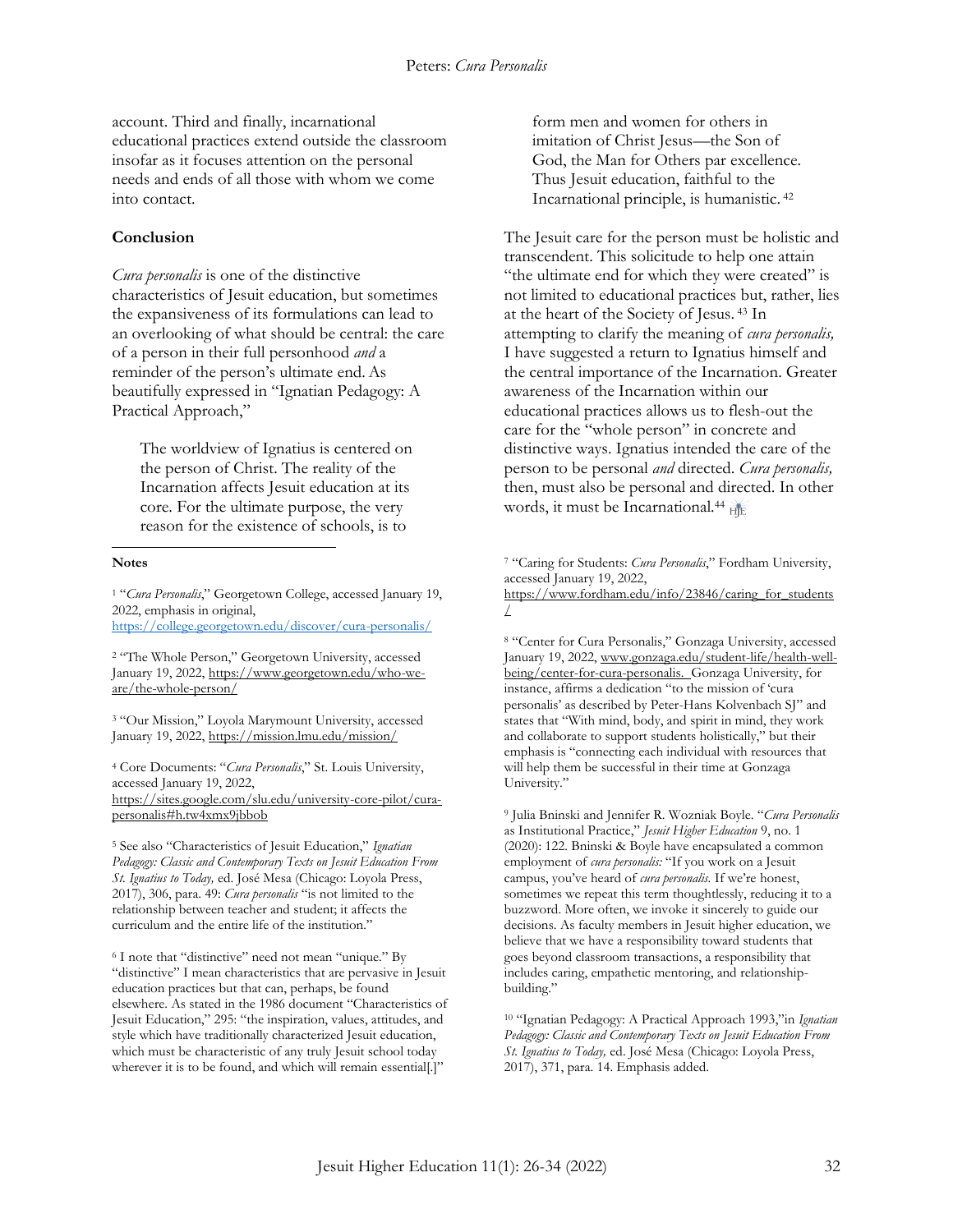$\overline{a}$ <sup>11</sup> All quotations from the *Spiritual Exercises* are taken from *The Spiritual Exercises of St. Ignatius of Loyola: translated from the autograph by Father Elder Mullan, S.J.*, trans. Elder Mullan, S.J. (New York: P. J. Kennedy & Sons, 1914). Henceforth referred to as *Spiritual Exercises.* 

<sup>12</sup> Barton T. Geger, S.J., "*Cura Personalis*: Some Ignatian Inspirations," *Jesuit Higher Education* 3, no. 2 (2014): 6.

<sup>13</sup> Geger, "*Cura Personalis*: Some Ignatian Inspirations," 16.

<sup>14</sup> For more on the history of this term, see Gabriel Codina, S.J., "'Our Way of Proceeding' in Education: The Ratio Studiorum," in *Ignatian Pedagogy: Classic and Contemporary Texts on Jesuit Education From St. Ignatius to Today,* 126-127.

<sup>15</sup> Wladimir Ledóchowski, "Letter on Studies*," The Woodstock Letters* 65, no. 1 (1935): 1-4, 3.

<sup>16</sup> Wladimir Ledóchowski, "Instructio pro Assistentia Americae de Ordinandis Universitatibus, Collegiis ac Scholis Altis et de Praeparandis Eorundem Magistris ("Instructions for the United States Assistancy on the Governance of Universities, Colleges and High Schools, and on the Formation of their Teachers")," *The Woodstock Letters* 65, no. 1 (1935): 5-16.

<sup>17</sup> Ignatius, *Spiritual Exercises,* First Principle and Foundation, 12.

<sup>18</sup> Ignatius, *Spiritual Exercises,* First Principle and Foundation, 12.

<sup>19</sup> Peter-Hans Kolvenbach, S.J., "Cura Personalis," *Review of Ignatian Spirituality* 38, no. 1 (2007): 9-17, 15: "It remains to be said and repeated with Ignatius to all those involved in 'cura personalis', that the reason why the one who gives and the one who receives engage themselves in this conversation is to seek for the Creator to communicate himself to the person who wishes to be faithful to him, embracing him in his love and praise, disposing him to enter upon the way where he can serve Him more in the future."

<sup>20</sup> Geger, "*Cura Personalis*: Some Ignatian Inspirations," 16-17.

<sup>21</sup> *Catechism of the Catholic Church* (Citta del Vaticano: Libreria Editrice Vaticana, 1993), 463, 483.

<sup>22</sup> Francis, "Post-Synodal Apostolic Exhortation *Amoris Laetitia*" address, Rome, Italy, March 19, 2016), sec. 65, [https://www.vatican.va/content/dam/francesco/pdf/apost\\_](https://www.vatican.va/content/dam/francesco/pdf/apost_exhortations/documents/papa-francesco_esortazione-ap_20160319_amoris-laetitia_en.pdf) [exhortations/documents/papa-francesco\\_esortazione](https://www.vatican.va/content/dam/francesco/pdf/apost_exhortations/documents/papa-francesco_esortazione-ap_20160319_amoris-laetitia_en.pdf)[ap\\_20160319\\_amoris-laetitia\\_en.pdf](https://www.vatican.va/content/dam/francesco/pdf/apost_exhortations/documents/papa-francesco_esortazione-ap_20160319_amoris-laetitia_en.pdf)

<sup>23</sup> Francis, *Amoris Laetitia*, sec. 67.

<sup>24</sup> Jim Manney, *Ignatian Spirituality A to Z* (Chicago: Loyola Press, 2017), 127.

<sup>25</sup> Ignatius, *Spiritual Exercises,* The 11th Rule, 159.

<sup>26</sup> Thomas Aquinas, *Summa Contra Gentiles* IV, trans. Charles J. O'Neil, *On the Truth of the Catholic Faith* (New York: Hanover House, 1955-57), chap. 54, para. 2.

<sup>27</sup> Aquinas, *Summa Contra Gentiles* IV, chap. 54, para. 4. Ignatius echoes this view of the Incarnation in his *Spiritual Exercises* second week, first contemplation: "Lord, who for me has become man, that I may more love and follow Him."

<sup>28</sup> Thomas Aquinas, *Summa theologica*, trans. Fathers of the English Dominican Province (New York: Benziger Brothers, 1911-1925), III, q. 1, a. 1.

<sup>29</sup> Aquinas, *Summa Theologica* III, q. 1, a. 2.

<sup>30</sup> Aquinas, *Summa Theologica* III, q. 1, a. 2.

<sup>31</sup> Aquinas, *Summa Theologica* I, q. 75, a. 4.

<sup>32</sup> Aquinas, *Summa Theologica* I, q. 84, a. 6. Brian Davies notes the importance of the Incarnation for human knowing in his *Thomas Aquinas's Summa Theologiae: A Guide and Commentary* (New York: Oxford University Press, 2014); 296 ff.

<sup>33</sup> I would mention at this point that another important principle of Jesuit education which should animate these attempts to practice *cura personalis* in adverse circumstances is, of course, *magis.* To explore how this striving to do and be *better* or *greater* can inform our *cura personalis* in greater detail, however, must await another study.

<sup>34</sup> See *Catechism of the Catholic Church,* (Citta del Vaticano: Libreria Editrice Vaticana, 1993), 1020-1060.

<sup>35</sup> Ignatius, *Spiritual Exercises,* 88.

<sup>36</sup> Ignatius, *Spiritual Exercises,* 88.

<sup>37</sup> Ignatius, *Spiritual Exercises,* 50.

<sup>38</sup> Ignatius, *Spiritual Exercises,* First Principle and Foundation, 12.

<sup>39</sup> Ignatius, *Spiritual Exercises,* First Principle and Foundation, 12.

<sup>40</sup> Mesa, S.J. ed., "Characteristics of Jesuit Education," 295, para. 14.

<sup>41</sup> Mesa S.J., ed. "Characteristics of Jesuit Education," 312, para 71: "Pastoral care is a dimension of '*cura personalis*' that enables the seeds of religious faith and religious commitment to grow in each individual by enabling each one to recognize and respond to the message of divine love: seeing God at work in his or her life, in the lives of others, and in all of creation; then responding to this discovery through a commitment to service within the community. A Jesuit school makes adequate pastoral care available to all members of the educational community in order to awaken and strengthen this personal faith commitment."

<sup>42</sup> Mesa, S.J., ed. "Ignatian Pedagogy: A Practical Approach 1993"*,* 412, para. 140.